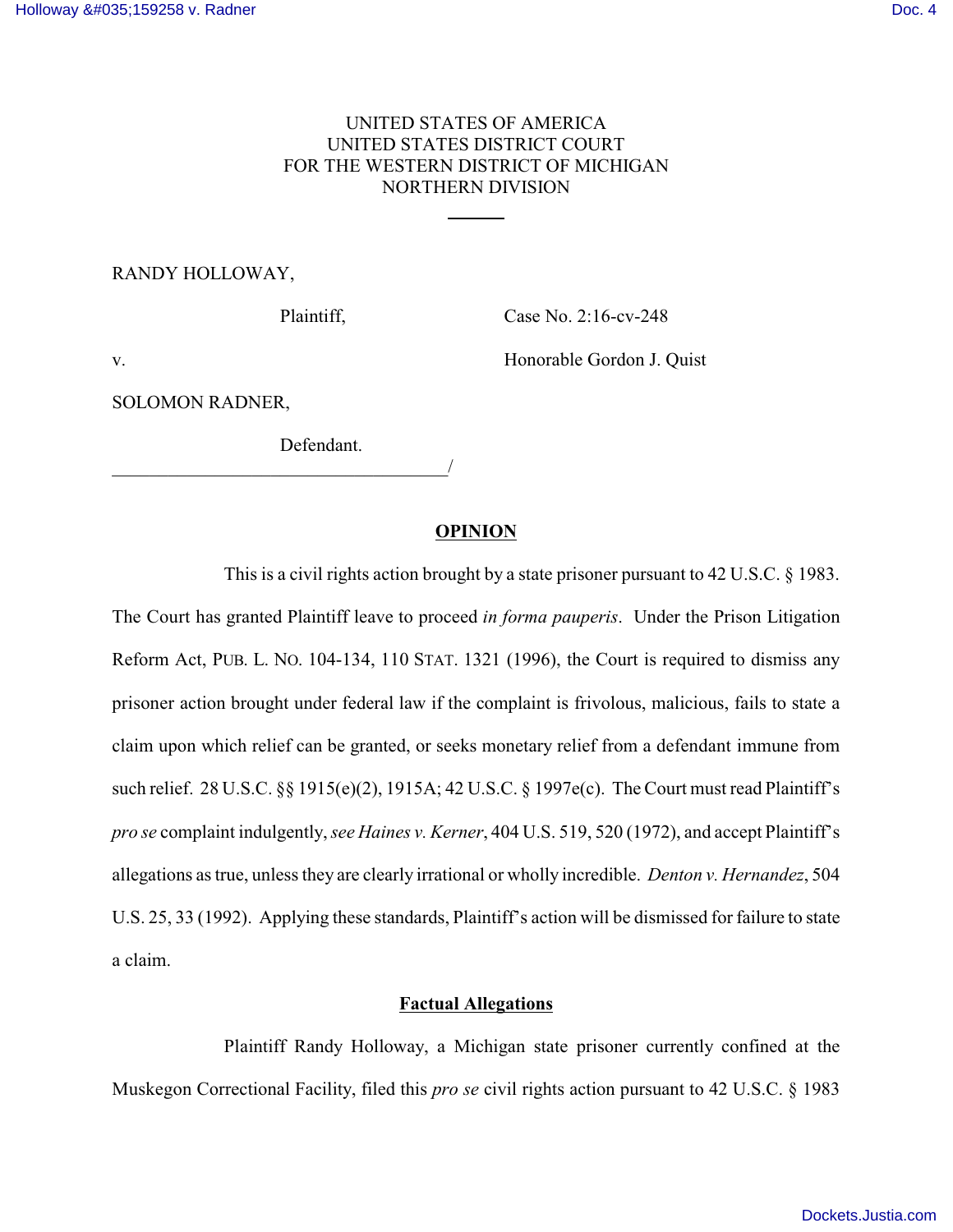against Attorney Solomon Radner. Plaintiff claims that he retained Defendant Radnor to represent him in a civil rights action filed by Plaintiff against prison officials. *See Holloway v. Kinross Correctional Facility, et al.*, Case No. 2:14-cv-83 (W.D. Mich., Sept. 26, 2016). Plaintiff claims that Defendant Radnor failed to file objections to the Magistrate Judge's Report and Recommendation or to otherwise adequately litigate Plaintiff's rights, which resulted in the dismissal of Plaintiff's action. Plaintiff seeks damages.

#### **Discussion**

### I. Failure to state a claim

A complaint may be dismissed for failure to state a claim if it fails "'to give the defendant fair notice of what the . . . claim is and the grounds upon which it rests.'" *Bell Atl. Corp. v. Twombly*, 550 U.S. 544, 555 (2007) (quoting *Conley v. Gibson*, 355 U.S. 41, 47 (1957)). While a complaint need not contain detailed factual allegations, a plaintiff's allegations must include more than labels and conclusions. *Twombly*, 550 U.S. at 555; *Ashcroft v. Iqbal*, 556 U.S. 662, 678 (2009) ("Threadbare recitals of the elements of a cause of action, supported bymere conclusory statements, do not suffice."). The court must determine whether the complaint contains "enough facts to state a claim to relief that is plausible on its face." *Twombly*, 550 U.S. at 570. "A claim has facial plausibility when the plaintiff pleads factual content that allows the court to draw the reasonable inference that the defendant is liable for the misconduct alleged." *Iqbal*, 556 U.S. at 679. Although the plausibility standard is not equivalent to a "'probability requirement,' . . . it asks for more than a sheer possibility that a defendant has acted unlawfully." *Iqbal*, 556 U.S. at 678 (quoting *Twombly*, 550 U.S. at 556). "[W]here the well-pleaded facts do not permit the court to infer more than the mere possibility of misconduct, the complaint has alleged – but it has not 'show[n]' – that the pleader is entitled to relief." *Iqbal*, 556 U.S. at 679 (quoting FED. R. CIV. P. 8(a)(2)); *see also Hill*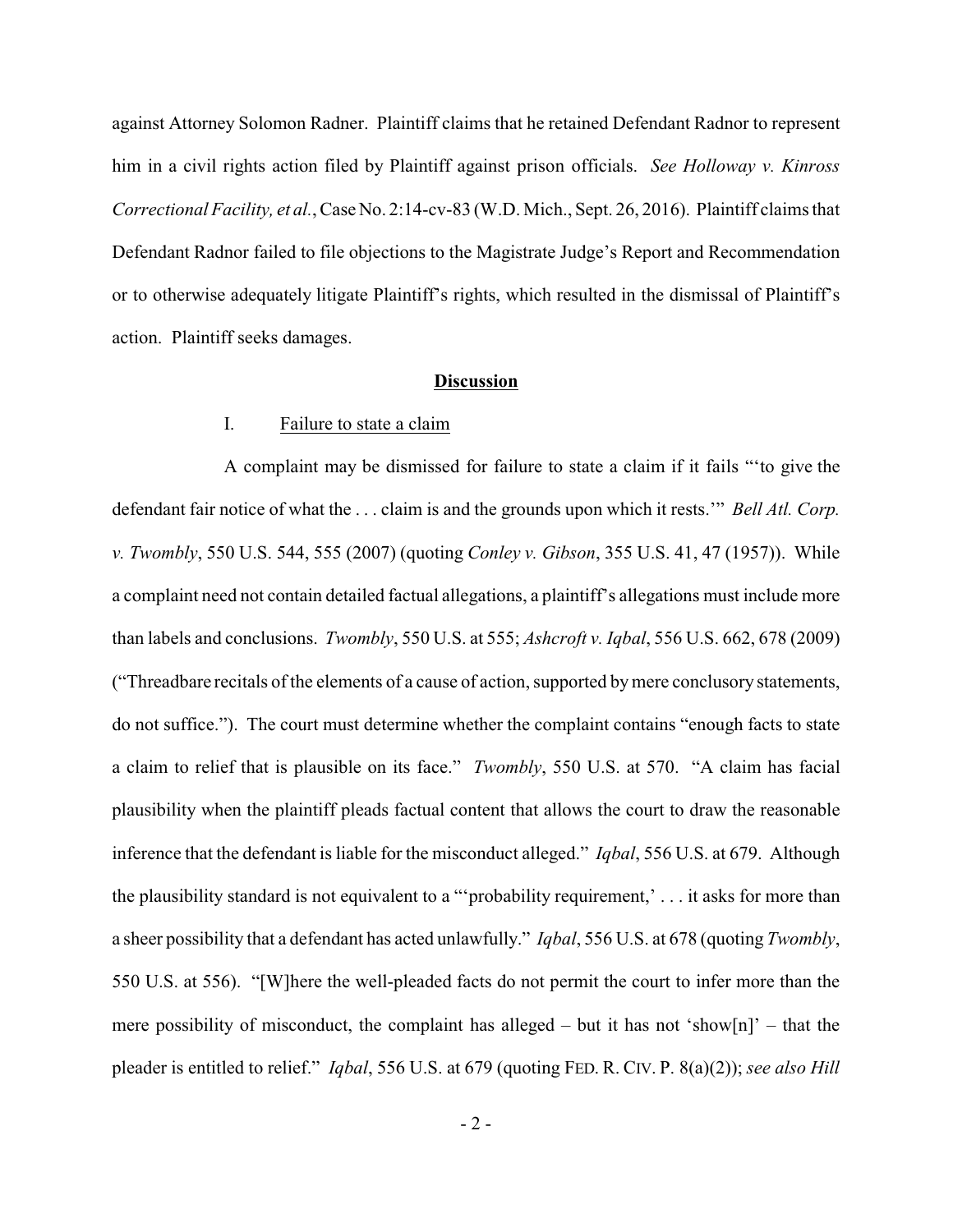*v. Lappin*, 630 F.3d 468, 470-71 (6th Cir. 2010) (holding that the *Twombly/Iqbal* plausibility standard applies to dismissals of prisoner cases on initial review under 28 U.S.C. §§ 1915A(b)(1) and  $1915(e)(2)(B)(i)$ .

To state a claim under 42 U.S.C. § 1983, a plaintiff must allege the violation of a right secured by the federal Constitution or laws and must show that the deprivation was committed by a person acting under color of state law. *West v. Atkins*, 487 U.S. 42, 48 (1988); *Dominguez v. Corr. Med. Servs.*, 555 F.3d 543, 549 (6th Cir. 2009). In order for a private party's conduct to be under color of state law, it must be "fairly attributable to the State." *Lugar v. Edmondson Oil Co.*, 457 U.S. 922, 937 (1982); *Street v. Corr. Corp. of Am.*, 102 F.3d 810, 814 (6th Cir. 1996). There must be "a sufficiently close nexus between the State and the challenged action of [the defendant] so that the action of the latter may be fairly treated as that of the State itself." *Skelton v. Pri-Cor, Inc.*, 963 F.2d 100, 102 (6th Cir. 1991) (citing *Jackson v. Metro. Edison Co.*, 419 U.S. 345, 351  $(1974)$ .

Plaintiff cannot show that his retained attorney acted under color of state law. In *Polk County v. Dodson*, 454 U.S. 312 (1981), the Supreme Court held that counsel perform a private, not an official, function:

In our system[,] a defense lawyer characteristically opposes the designated representatives of the State. The system assumes that adversarial testing will ultimately advance the public interest in truth and fairness. But it posits that a defense lawyer best serves the public, not by acting on behalf of the State or in concert with it, but rather by advancing "the undivided interest of his client." This is essentially a private function, traditionally filled by retained counsel, for which state office and authority are not needed.

454 U.S. at 318-19 (footnotes omitted). The *Polk County* Court further held that this is true even of the state-appointed and state-paid public defender. *Id.* at 321. The Court said that, once a lawyer undertakes the representation of an accused, the duties and obligations are the same whether the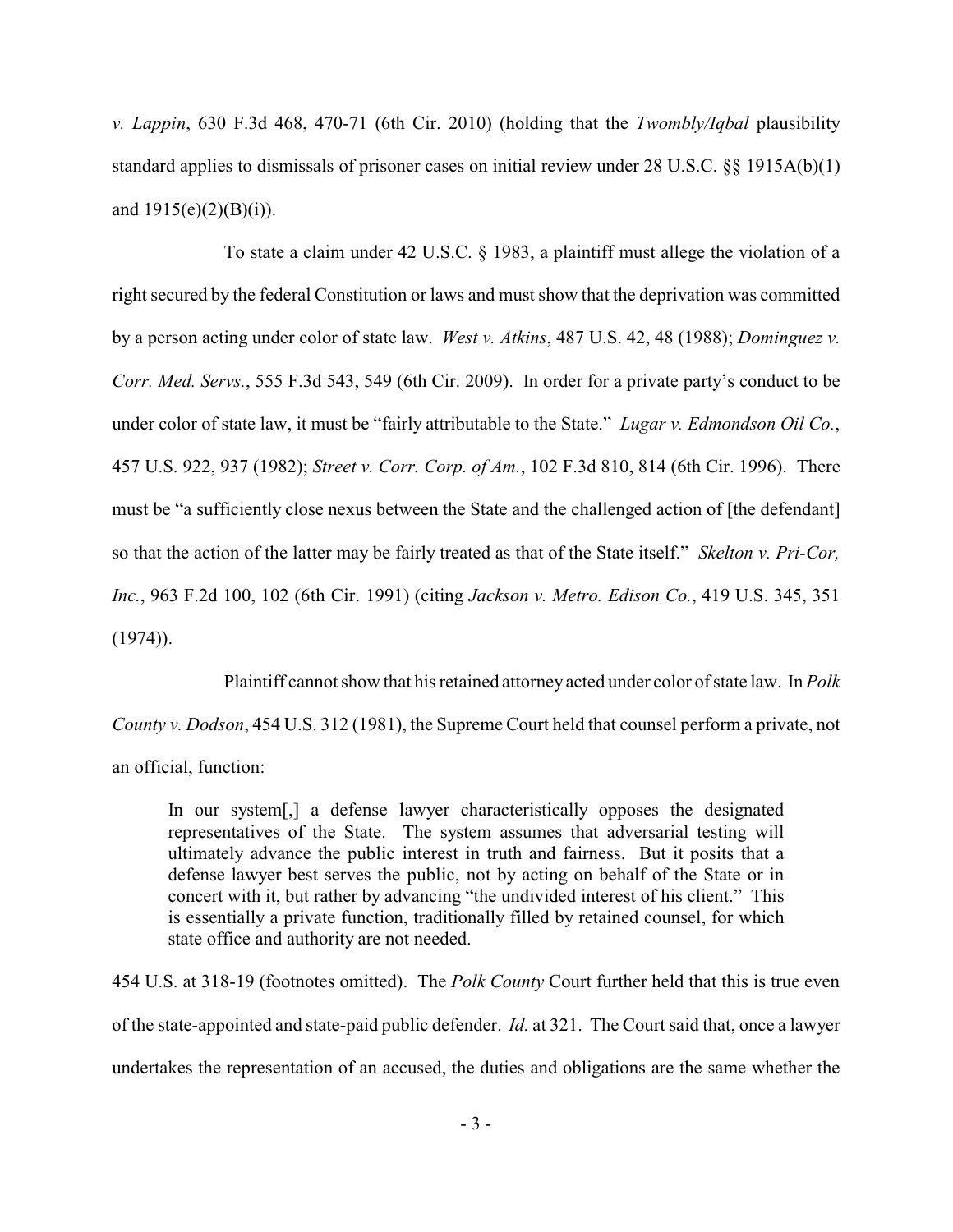lawyer is privately retained, appointed, or serves in a legal aid or defender program. *Id.* at 323. The Court held that, even though a public defender is paid by the state, he or she does not act under color of state law in representing the accused. *Id.* at 325. Rather, defense counsel—whether privately retained or paid by the state—acts purely on behalf of the client and free from state control. *Id*. The Sixth Circuit has adhered to the holding in *Polk County* in numerous decisions. *See, e.g., Floyd v. Cnty. of Kent*, 454 F. App'x 493, 497 (6th Cir. 2012) (holding that, when performing traditional functions as counsel, a public defender is not a state actor); *Powers v. Hamilton Cnty. Pub. Defender*, 501 F.3d 592, 611 (6th Cir. 2007) (same); *Harmon v. Hamilton Cnty. Court of Common Pleas*, 83 F. App'x 766, 767 (6th Cir. 2003). Accordingly, Plaintiff's retained attorney did not act under color of state law, and no claim under § 1983 can be maintained against him.

To the extent that Plaintiff asserts claims of fraud and legal malpractice, these claims arise solely under state law. Section 1983 does not provide redress for a violation of a state law. *Pyles v. Raisor*, 60 F.3d 1211, 1215 (6th Cir. 1995); *Sweeton v. Brown*, 27 F.3d 1162, 1166 (6th Cir. 1994). The Sixth Circuit has stated that district courts should generally decline to exercise supplemental jurisdiction over state law claims under these circumstances. *See Landefeld v. Marion Gen. Hosp.*, 994 F.2d 1178, 1182 (6th Cir. 1993); *Hawley v. Burke*, No. 97-1853, 1998 WL 384557, at \*1-2 (6th Cir. June 18, 1998). Accordingly, these claims will be dismissed without prejudice.

#### **Conclusion**

Having conducted the review required bythe Prison Litigation Reform Act, the Court determines that Plaintiff's action will be dismissed for failure to state a claim pursuant to 28 U.S.C. §§ 1915(e)(2) and 1915A(b), and 42 U.S.C. § 1997e(c).

The Court must next decide whether an appeal of this action would be in good faith within the meaning of 28 U.S.C. § 1915(a)(3). *See McGore v. Wrigglesworth*, 114 F.3d 601, 611